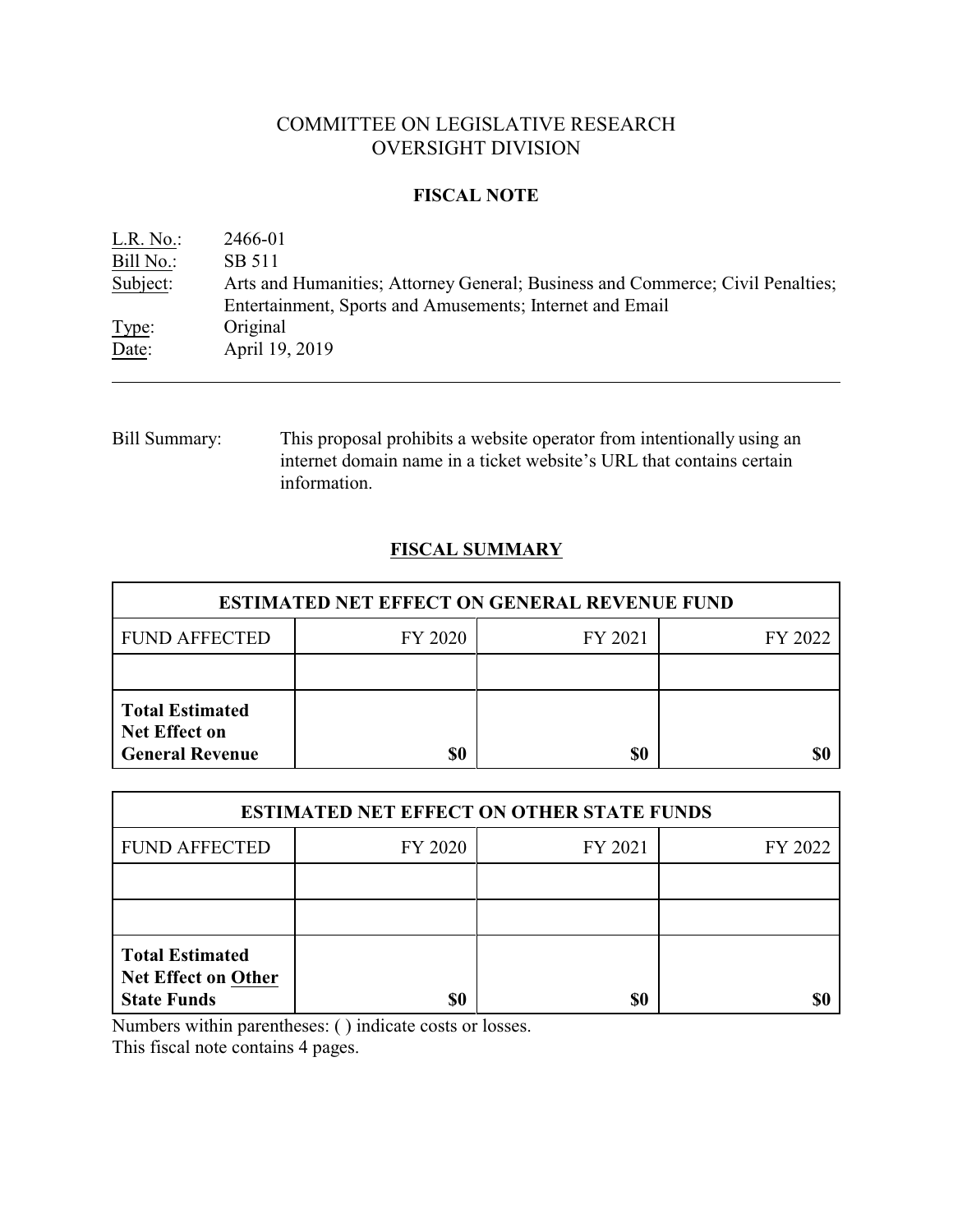L.R. No. 2466-01 Bill No. SB 511 Page 2 of 4 April 19, 2019

| <b>ESTIMATED NET EFFECT ON FEDERAL FUNDS</b>                        |         |         |         |  |
|---------------------------------------------------------------------|---------|---------|---------|--|
| <b>FUND AFFECTED</b>                                                | FY 2020 | FY 2021 | FY 2022 |  |
|                                                                     |         |         |         |  |
|                                                                     |         |         |         |  |
| <b>Total Estimated</b><br>Net Effect on All<br><b>Federal Funds</b> | \$0     | \$0     | \$C     |  |

| <b>ESTIMATED NET EFFECT ON FULL TIME EQUIVALENT (FTE)</b>    |         |                    |  |  |  |  |
|--------------------------------------------------------------|---------|--------------------|--|--|--|--|
| <b>FUND AFFECTED</b>                                         | FY 2020 | FY 2021<br>FY 2022 |  |  |  |  |
|                                                              |         |                    |  |  |  |  |
|                                                              |         |                    |  |  |  |  |
| <b>Total Estimated</b><br><b>Net Effect on</b><br><b>FTE</b> |         |                    |  |  |  |  |

 $\Box$  Estimated Net Effect (expenditures or reduced revenues) expected to exceed \$100,000 in any of the three fiscal years after implementation of the act.

| <b>ESTIMATED NET EFFECT ON LOCAL FUNDS</b> |                |                |                |  |
|--------------------------------------------|----------------|----------------|----------------|--|
| <b>FUND AFFECTED</b>                       | FY 2020        | FY 2021        | FY 2022        |  |
| Local Government                           | \$0 or Unknown | \$0 or Unknown | \$0 or Unknown |  |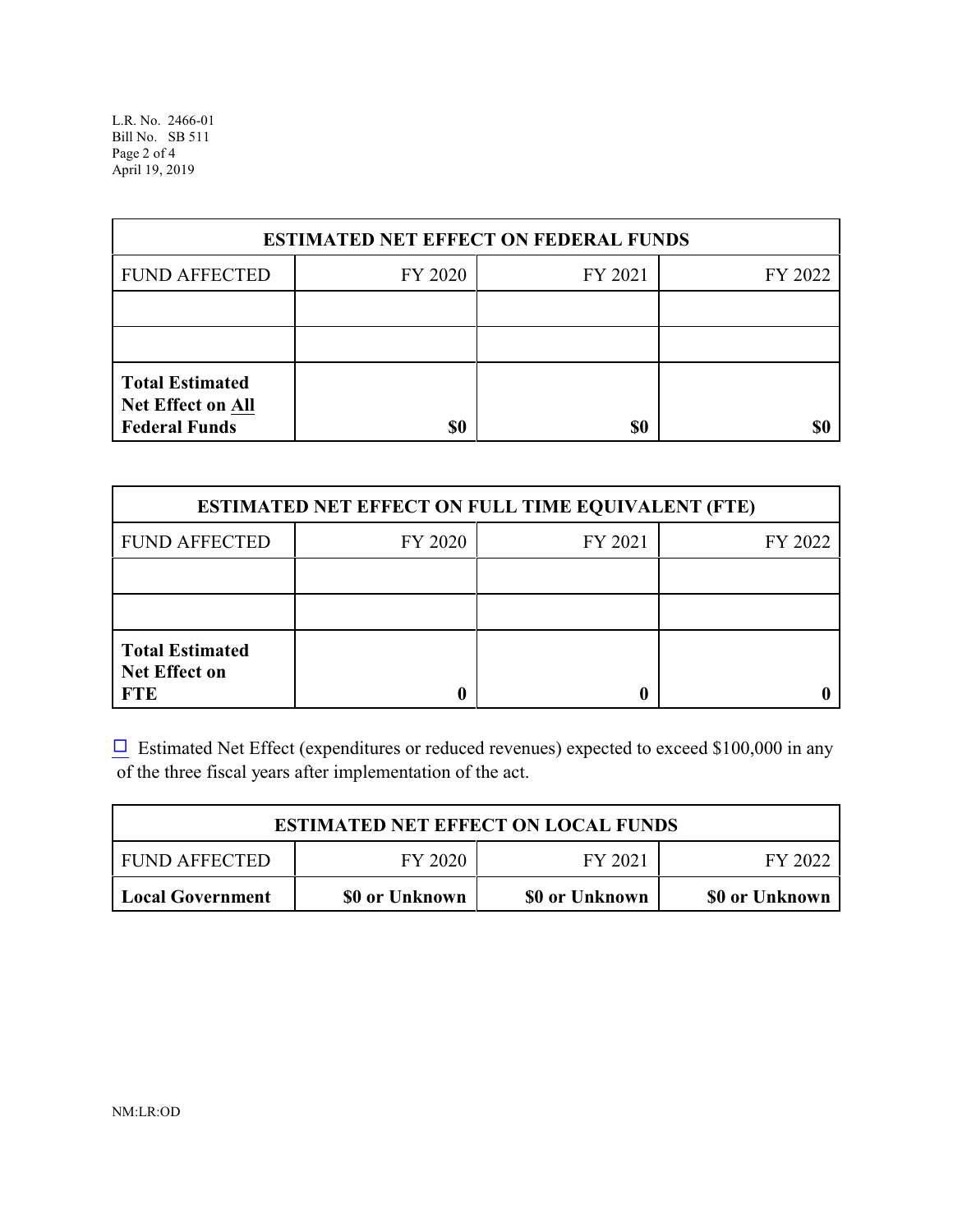L.R. No. 2466-01 Bill No. SB 511 Page 3 of 4 April 19, 2019

### **FISCAL ANALYSIS**

### ASSUMPTION

Officials at the **Office of the State Courts Administrator** and the **Office of the Attorney General** each assume no fiscal impact to their respective agencies from this proposal.

**Oversight** notes that the Office of the State Courts Administrator and the Office of the Attorney General each has stated the proposal would not have a direct fiscal impact on their organization. Oversight does not have any information to the contrary. Therefore, Oversight will reflect a zero impact on the fiscal note.

**Oversight** notes the proposal allows for the assessment of civil penalties not to exceed \$2,500 per violation. Oversight will reflect the potential of civil penalties being collected and paid to local school districts. For simplicity, Oversight will not reflect the possibility that fine revenue paid to school districts may act as a subtraction in the foundation formula the following year.

| FISCAL IMPACT - State Government                                                                    | FY 2020<br>$(10 \text{ Mo.})$ | FY 2021           | FY 2022           |
|-----------------------------------------------------------------------------------------------------|-------------------------------|-------------------|-------------------|
|                                                                                                     | <u>\$0</u>                    | <u>\$0</u>        | <u>\$0</u>        |
| FISCAL IMPACT - Local Government                                                                    | FY 2020<br>$(10 \text{ Mo.})$ | FY 2021           | FY 2022           |
| <b>LOCAL GOVERNMENTS - SCHOOL</b><br><b>DISTRICTS</b>                                               |                               |                   |                   |
| Revenue - (§316.130)<br>Civil penalties of up to \$2,500 for each<br>violation by website operators | \$0 or<br>Unknown             | \$0 or<br>Unknown | \$0 or<br>Unknown |
| <b>ESTIMATED NET EFFECT TO</b><br><b>LOCAL GOVERNMENTS - SCHOOL</b><br><b>DISTRICTS</b>             | \$0 or<br>Unknown             | \$0 or<br>Unknown | \$0 or<br>Unknown |